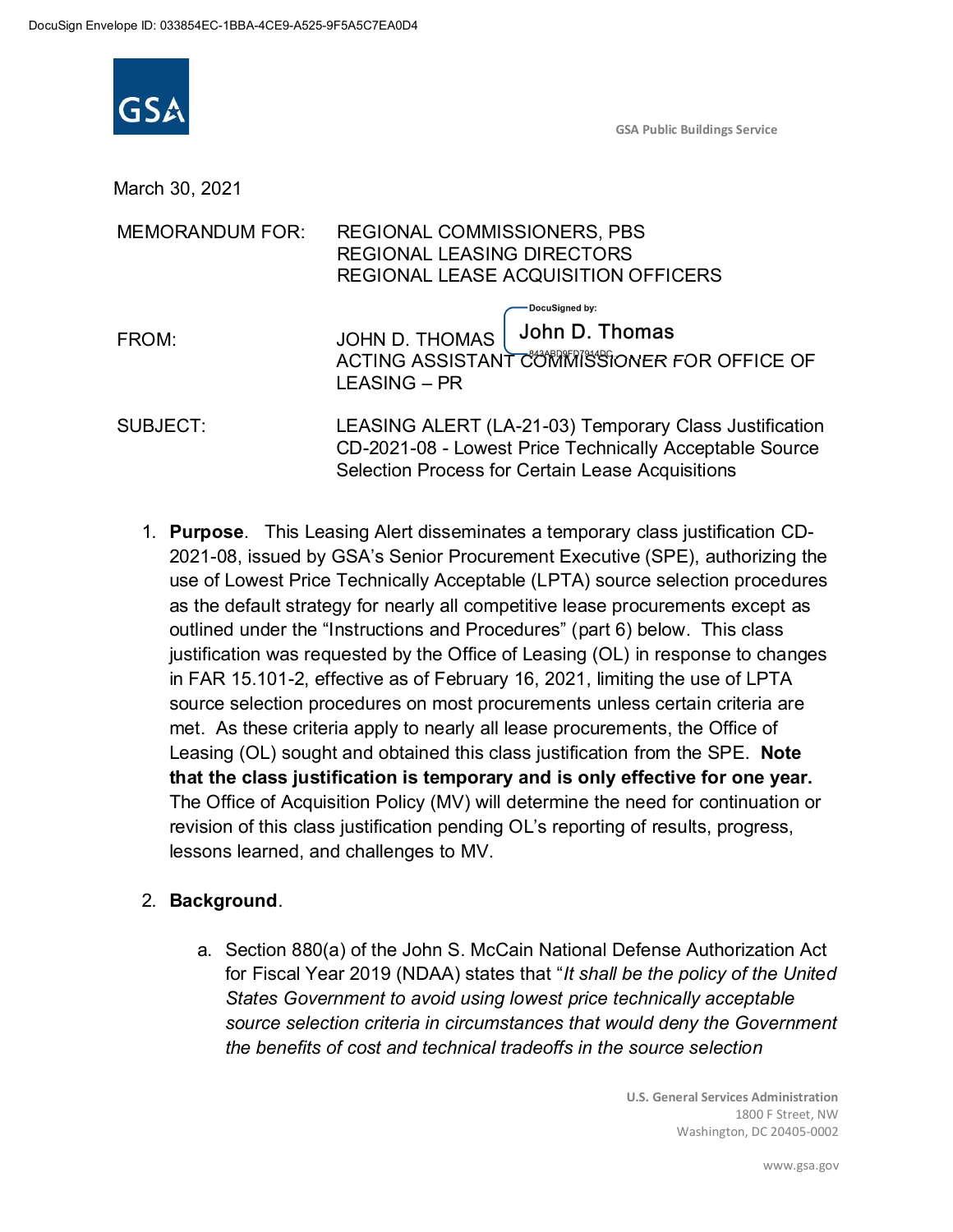process." Section 880(b) outlined the situations in which use of LPTA was appropriate and required the Federal Acquisition Regulation (FAR) to be revised to reflect this new policy.

- b. FAR Case 2018-016 "Lowest Price Technically Acceptable Source Selection Process" implementing Section 880 was issued as a final rule on January 14, 2021, with an effective date of February 16, 2021. As a result, FAR 15.101-2 permits the use of LPTA only when all of the following six (6) criteria are met:
	- i. [1] The agency can comprehensively and clearly describe the minimum requirements in terms of performance objectives, measures, and standards that will be used to determine the acceptability of offers;
	- ii. [2] The agency would realize no, or minimal, value from a proposal that exceeds the minimum technical or performance requirements;
	- iii. [3] The agency believes the technical proposals will require no, or minimal, subjective judgment by the source selection authority as to the desirability of one offeror's proposal versus a competing proposal;
	- iv. [4] The agency has a high degree of confidence that reviewing the technical proposals of all offerors would not result in the identification of characteristics that could provide value or benefit to the agency;
	- v. [5] The agency determined that the lowest price reflects the total cost, including operation and support, of the product(s) or service(s) being acquired; and;
	- vi. [6] The contracting officer documents the contract file describing the circumstances that justify the use of the lowest price technically acceptable source selection process.
- c. As nearly all lease procurements meet all the criteria outlined under FAR 15.102-2 [1] through [5] above, OL, with the approval of PBS' Head of Contracting Activity (HCA), submitted a request to the SPE for a class justification to comply with [6] above. This in turn will allow LPTA source selection procedures to be the default strategy for a vast majority of PBS's lease solicitations. On March 24, 2021, GSA's SPE issued a temporary class justification CD-2021-08 (Attachment 1), to satisfy the requirements under FAR 15.101-2 (6) for certain lease transactions.
- 3. Effective Date. This Leasing Alert and its attachment are effective for all RLPs issued on or after March 24, 2021 and is only effective through March 23, 2022, unless modified, canceled, or reissued.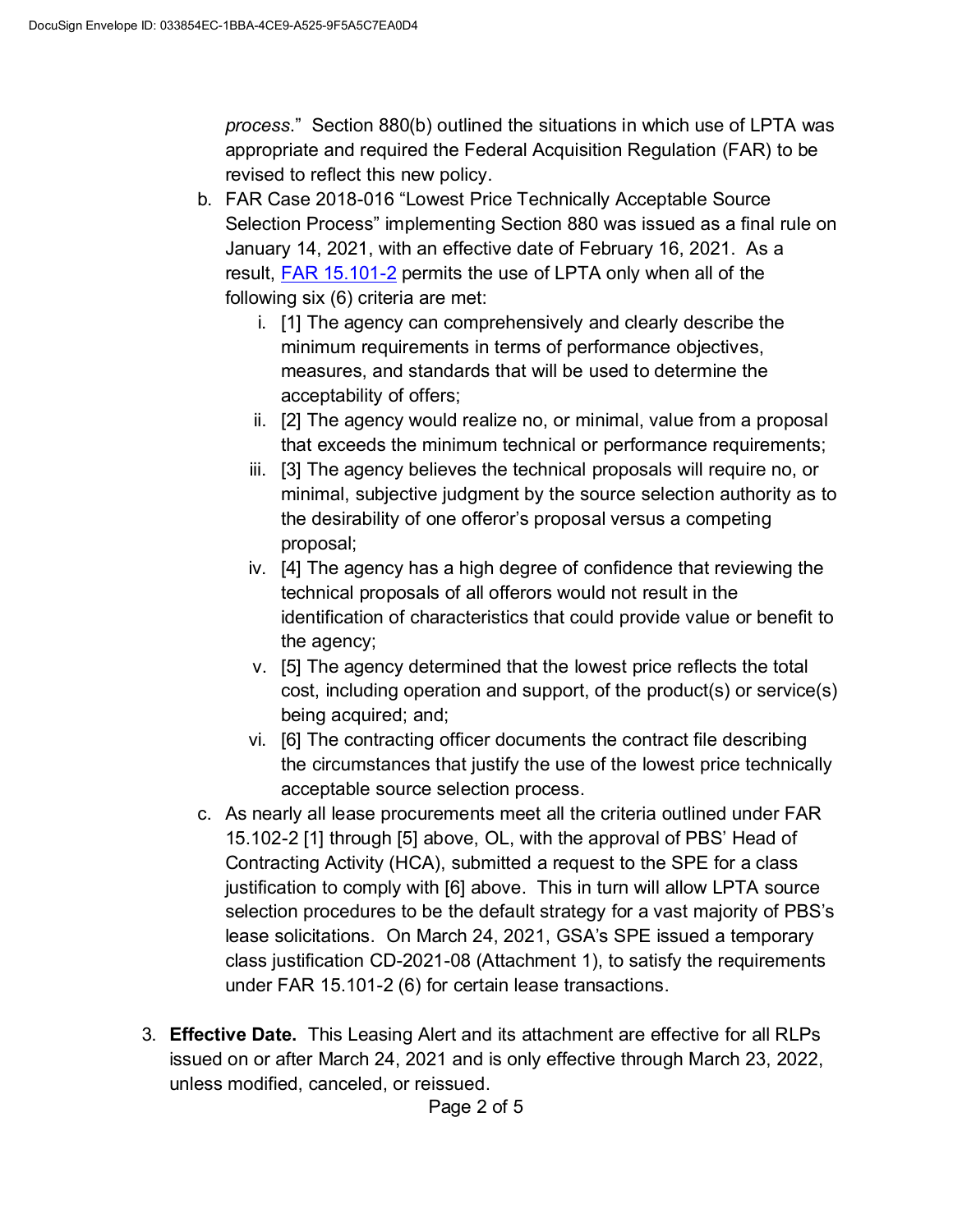- 4. Applicability. This Leasing Alert and its attachment are mandatory and apply to all GSA real property leasing activities and activities delegated by GSA to other Federal agencies.
- 5. Cancellation. None.
- 6. Instructions and Procedures. Additional guidance concerning use of this class justification is as follows:
	- a. The class justification applies to all competitive RLPs issued on or after March 24, 2021, except for the following:
		- i.  $\,$  New construction lease projects $^1$  above the prospectus threshold.
		- ii. The highest total contract value prospectus lease acquisition in each region for each prospectus program year<sup>2</sup>. .
	- b. When utilizing the LPTA approach, leasing specialists must document in the acquisition plan that the procurement meets the criteria outlined in the class deviation and must also place a copy of this class justification in the lease file.
	- c. For projects that fall under the two exceptions above, the LCO must utilize Best Value Tradeoff (BVTO) source selection procedures, unless he/she determines that the criteria outlined under FAR 15.101-2(c) apply, in which case the following additional steps apply:
		- i. The HCA must approve a separate individual justification as being appropriate and consistent with the requirements of FAR 15.101-2.
		- ii. Unless waived, an Acquisition Review Board is required per GSAM 504.7104.
- d. Notwithstanding the class justification authorizing the use of LPTA as the default strategy for lease procurements, there is no prohibition against LCOs utilizing BVTO where he/she has determined that doing so is in the best interest of the Government. The purpose of this class justification is to reduce unnecessary paperwork and file documentation. It is not meant to dictate procurement strategies or replace the judgment of the LCO. determines that the criteria outlined under FAR 15.101-2(c) apply, in which<br>
case the following additional steps apply:<br>
i. The HCA must approve a separate individual justification as being<br>
appropriate and consistent with i. The HCA must approve a separate individual justification as being<br>
appropriate and consistent with the requirements of FAR 15.101-2.<br>
ii. Unless waived, an Acquisition Review Board is requirements of FAR 16.101-2.<br>
d. N appropriate and consistent with the requirements of FAI<br>ii. Unless waived, an Acquisition Review Board is required<br>504.7104.<br>d. Notwithstanding the class justification authorizing the use of LE<br>default strategy for lease p

Government mandates that only new building construction will be able to meet the Government's technical requirements.

<sup>&</sup>lt;sup>2</sup> For prospectus-level RLPs issued prior to February 16, 2021 using LPTA source selection procedures, no additional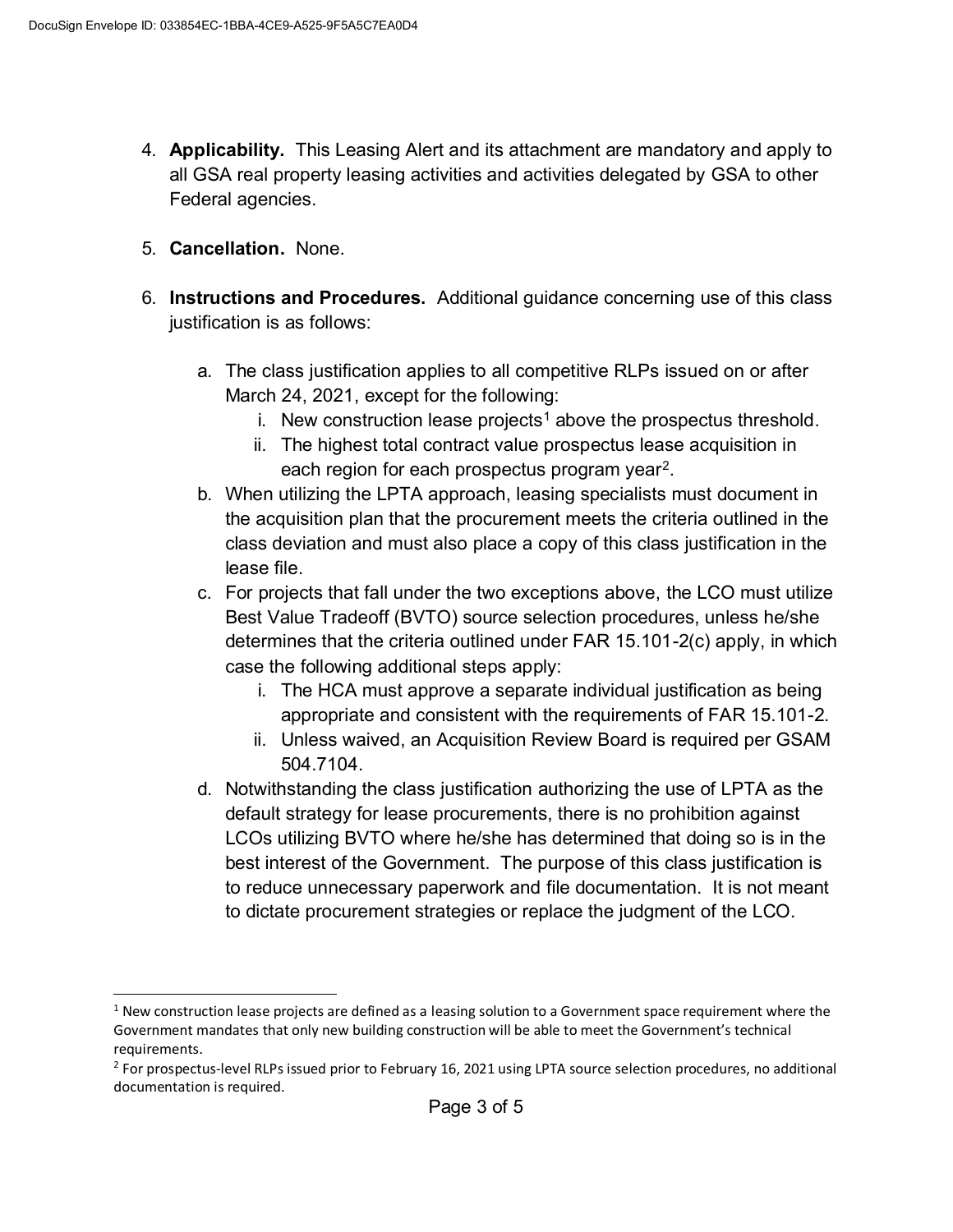e. For RLPs utilizing LPTA procedures issued on or after February 16, 2021 but prior to March 24, 2021, LCOs must place a separate standalone determination in the file addressing the requirements under FAR 15.101-2.

## Attachment:

● Attachment 1, Class Justification CD-2021-08